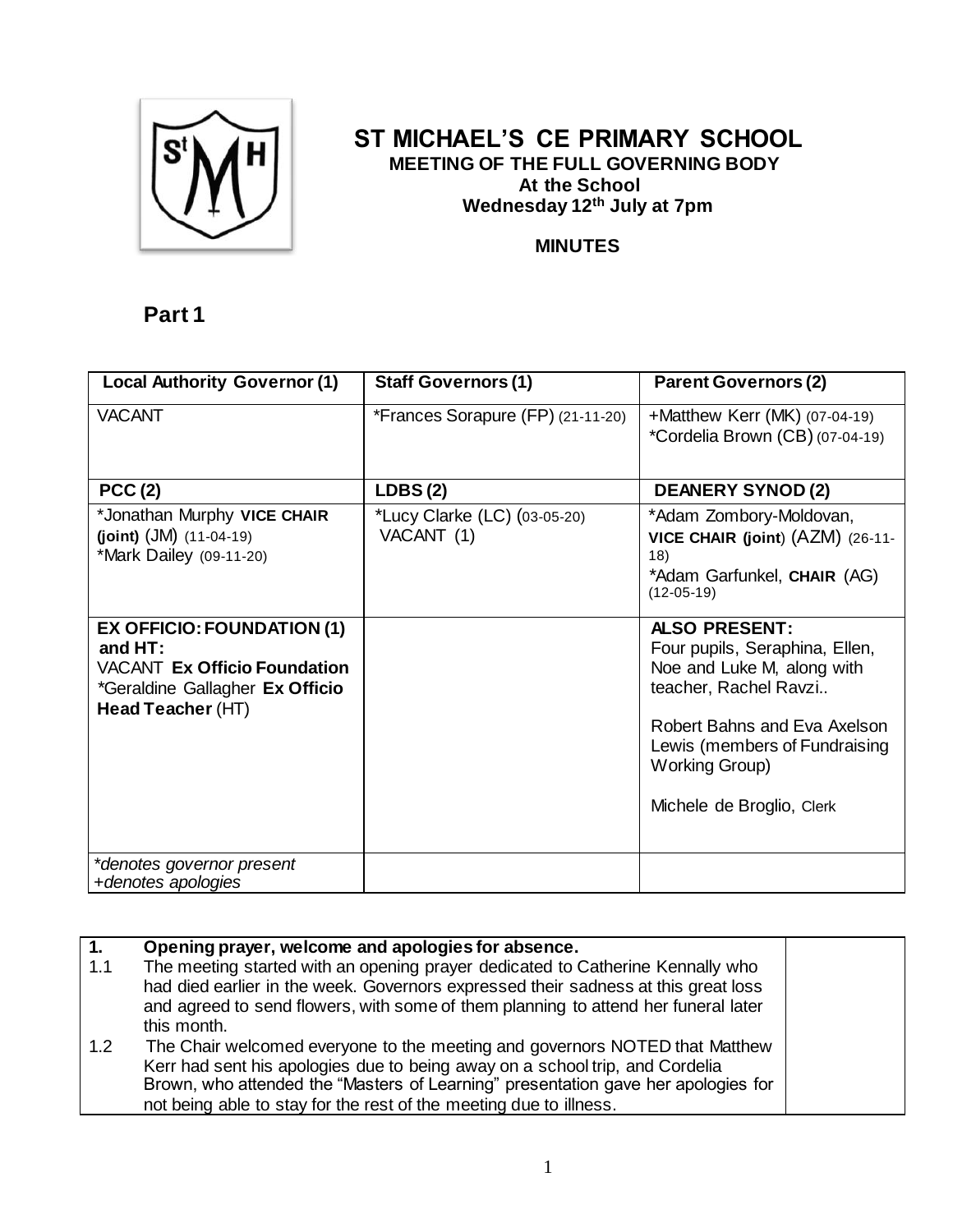### **2. Declaration by Governors of Interest Pecuniary or Otherwise in Respect of Items on the Agenda.**

2.1 No Interests were declared in items on the agenda.

### **3. Membership of the Governing Body, Committees and Link Governors:**

3.1 a) Governing Body membership update: There are now three Vacancies: Ex Officio Foundation - Rev, Bryce Wandrey, has tendered his resignation from the Governing Body, with effect from 12-07-17, without having attended any meetings, as he is moving to America.

 LA Governor: with the help of the clerk and governors' support service two potential candidates have come forward for consideration and the Chair and Headteacher will be arranging to meet with them and for them to visit the school.

 LDBS Vacancy - The Chair has talked to the Arch Deacon about the possibility of the Rev for St Augustine being put forward to LDBS to fill this vacancy. He has been approached and would be willing to be considered. Governors AGREED however that it would be best to wait until the new St Michael's Vicar takes up his post and position as Governor in September and then to decide whether to proceed with this.

3.2 b) and c) Committee membership and Lead Governors: There is a Vacancy for Christian Ethos Lead and this is expected to be filled by the new Vicar in September. There were no other changes.

#### **4. Minutes of the previous meeting (14/06/17) and Matters Arising.**

- 4.1 *The Minutes were APPROVED as an accurate record and were duly signed by the Chair for filing at the school.*
- 4.2 There were no matters arising.

### **Main Business:**

### **5. Masters of Learning (Year 4) Presentation**

- 5.1 Four pupils, Seraphina, Ellen, Noe and Luke M, along with teacher, Rachel Ravzi, did a presentation to governors explaining how they have been carrying out observations of learning across the school and giving feedback to the relevant class pupils on their learning
- 5.2 They explained how they had developed an 'Engagement Scale Tool' creating an engagement indicator with different definitions identified. This is used to identify what behaviours pupils use when trying their best and what might prevent them from behaving constructively to learn effectively, and this is used in providing useful feedback.
- 5.3 The Team agreed their own rules for themselves before working with a class. For example, to be polite, not to disrupt pupils while they are working etc. Forms were then used to record their observations on what had been done well and what could be done better next time. The results were discussed by the team who between them identified three things that had been done well and three that could be improved. This is fed back verbally to the class and is captured in an easy to understand one-page format with a copy provided to the class, whilst the team retain a copy on file.
- 5.4 Governors were shown a video of the team in action, carrying out observations, having team discussions of the outcome and then providing the feedback.
- 5.5 The team explained what they had learned from this project how to listen to ideas, how to observe learning behaviours, how to explain ideas and ways of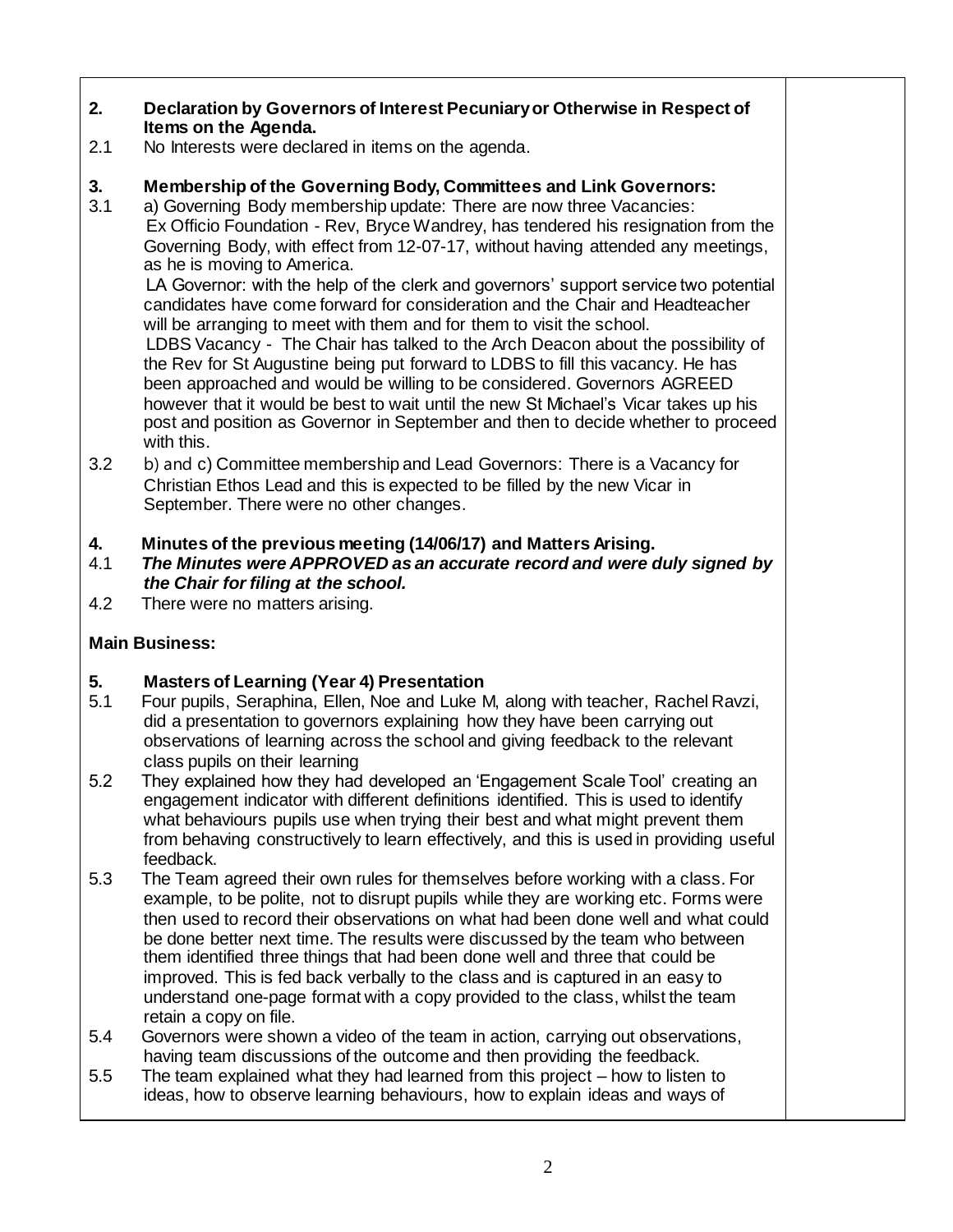|     | improving this and the clarity of the feedback they provide next year. Next year the                                             |  |
|-----|----------------------------------------------------------------------------------------------------------------------------------|--|
|     | team will be training up a new team of pupils.                                                                                   |  |
| 5.6 | Feedback from Governors: governors were paired up to discuss feedback on their                                                   |  |
|     | positive thoughts and ideas for improvement. This was written up and taken away                                                  |  |
|     | by the team to reflect on and learn from. The Chair and other governors were                                                     |  |
|     | impressed by the work undertaken by the team and congratulated them on their                                                     |  |
|     | great presentation and the work undertaken as part of this project, and thanked                                                  |  |
|     | them for attending.<br>The Pupils and teacher left the meeting.                                                                  |  |
|     | Cordelia Brown also left the meeting with apologies due to illness.                                                              |  |
|     |                                                                                                                                  |  |
| 6.  | <b>Fundraising Working Group Presentation</b>                                                                                    |  |
| 6.1 | Robert Bahns and Eva Axelson Lewis presented an initial fundraising strategy                                                     |  |
|     | prepared by the fundraising working group that focused on:                                                                       |  |
|     | 1. Understanding the requirements and perceived needs of the school                                                              |  |
|     | 2. Reviewing best fundraising practice of other schools                                                                          |  |
|     | 3. Understanding potential sponsor sources                                                                                       |  |
|     | 4. Facilities rental                                                                                                             |  |
|     | 5. Communication                                                                                                                 |  |
| 6.2 | Issues identified were highlighted to be                                                                                         |  |
|     | 1. The relatively low number of parents giving to the Governors' Fund and how to<br>encourage more contributions.                |  |
|     | 2. Ensuring that Gift Aid reclaims are made regularly as these are sporadic.                                                     |  |
|     | 3. Capital Projects for Premises – the group has identified those that would be                                                  |  |
|     | easier to fundraise for and those that would be harder.                                                                          |  |
|     | 4. The projected potential funds that would be received from Parents if                                                          |  |
|     | contributions were increased by 50%.                                                                                             |  |
|     | 5. Communication to parents needing to be a lot clearer about the different funding                                              |  |
|     | sources and what funds what.                                                                                                     |  |
|     | 6. The usefulness of carrying out a review of Best Practice of fundraising                                                       |  |
|     | undertaken by other schools with 25 schools having been identified to be                                                         |  |
|     | surveyed.                                                                                                                        |  |
|     | 7. The need to maximise income from parents, to be used as match funding,                                                        |  |
|     | before approaching Corporates or other funding bodies.<br>8. The scope for having an Alumni programme as a new source of income. |  |
|     | 9. The scope for increasing lettings and considering hiring out facilities to film                                               |  |
|     | production companies.                                                                                                            |  |
| 6.3 | In relation to communication this could focus on all the positive aspects of the                                                 |  |
|     | school and the initiatives to be funded, explaining the positive value that donations                                            |  |
|     | would make and the added impact that would be brought to the long-term viability                                                 |  |
|     | of the school, the pupils and improved learning experience. There needs to be                                                    |  |
|     | clear communication about the projects to be funded, with updates on campaigns                                                   |  |
|     | and completions and outcomes.                                                                                                    |  |
| 6.4 | Parents contributions - Easier systems for making donations need to be set up,                                                   |  |
|     | with a simple to use facility to make direct debit payments through a link on the                                                |  |
|     | school's website. And as well as thanking donors there could be annual donor                                                     |  |
|     | events and/or events linked to specific campaigns.                                                                               |  |
| 6.5 | Proposed Action:<br>1. Financial overview to identify in detail the requirements, to be done by end of                           |  |
|     | July 2017- further refinement by October, 3 year 'business plan' for the school.                                                 |  |
|     | 2. New communication ready for 'Welcome at School' start in September                                                            |  |
|     | supported by 'business plan'                                                                                                     |  |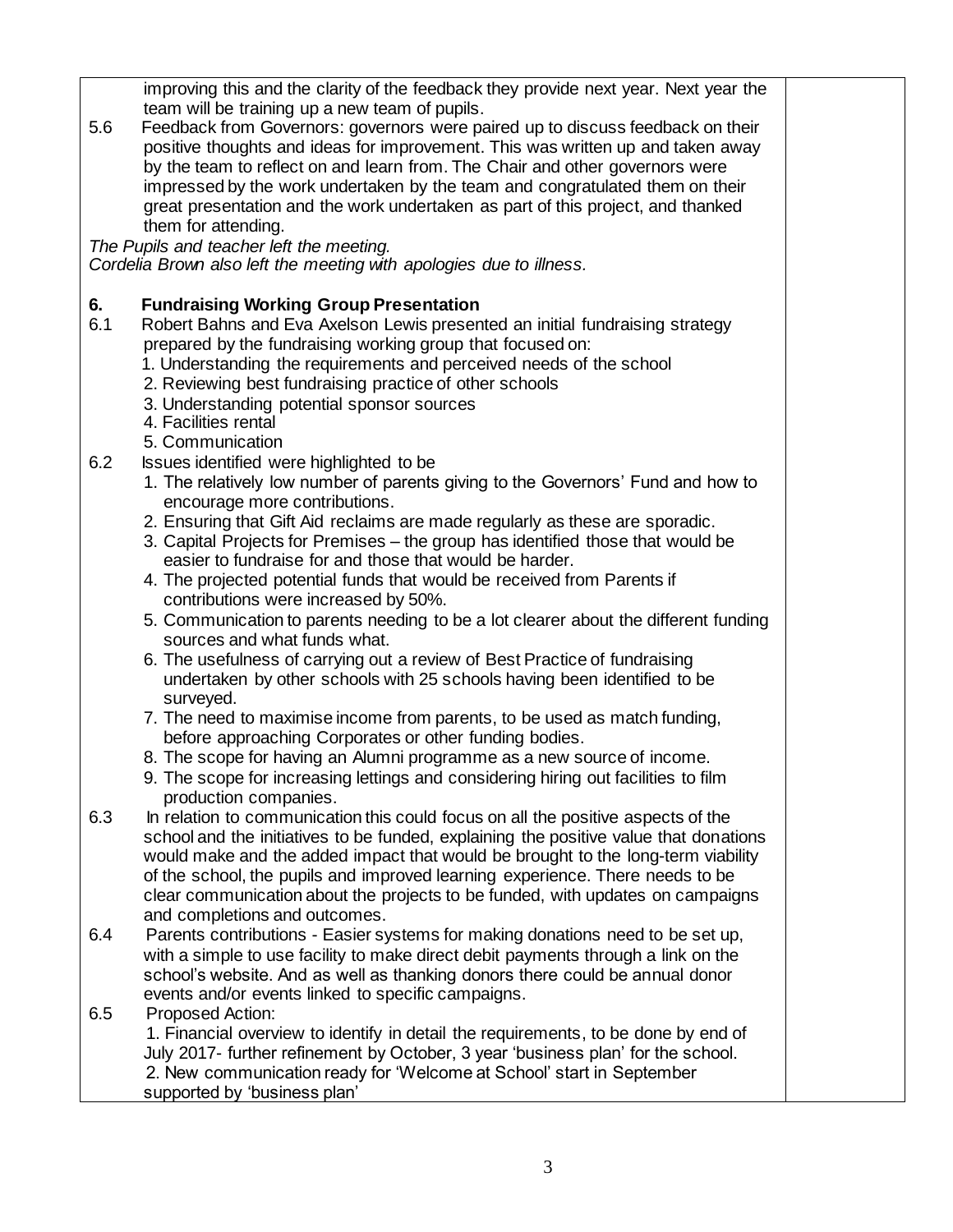|      | 3. Establish benchmark of best fundraising practice by other schools                                                                                       |              |
|------|------------------------------------------------------------------------------------------------------------------------------------------------------------|--------------|
|      | 4. Where possible support Business Manager to optimise the rental of assets and                                                                            |              |
|      | create new opportunities                                                                                                                                   |              |
|      | 5. Create Parent, 3rd Party and Alumni database with the help of an 'Alumni'<br>Governor                                                                   |              |
|      | 6. Present in October the Diagnosis, Planning and Execution to Governors of the                                                                            |              |
|      | Fundraising Strategy Plan.                                                                                                                                 |              |
| 6.6  | Governors thanked members of the Fundraising Group for its work so far, and                                                                                |              |
|      | Noted that the group has already met on four occasions to produce this outline                                                                             |              |
|      | strategy.                                                                                                                                                  |              |
| 6.7  | Governors AGREED with the direction of travel proposed and welcomed the                                                                                    |              |
|      | suggestions made. They stated the working group has identified issues that are                                                                             |              |
|      | really important. MD explained that this is a preliminary assessment and some of                                                                           |              |
|      | the tasks will take time to develop whilst others, such as the communication, could                                                                        |              |
|      | be delivered by September.                                                                                                                                 |              |
| 6.8  | Governors AGREED that the focus is on large capital projects and that there is a                                                                           |              |
|      | need to identify the impact of these on education and the benefits that would                                                                              |              |
|      | accrue from projects such as classroom and library refurbishments.                                                                                         |              |
| 6.9  | The Group reps highlighted the need for an Investors' pack with an overview of the                                                                         |              |
|      | finances and different sources on income. Governors AGREED that a summary of                                                                               |              |
|      | income would be very useful, together with improved messaging to parents and an                                                                            |              |
|      | investment plan. They also AGREED that the summary actions make sense, but                                                                                 |              |
|      | that these need to come back to the full Governing Body before final                                                                                       |              |
|      | implementation and communication outside. They AGREED that any ideas about                                                                                 |              |
|      | best practice should be fed back to the Chair and Head teacher and that there                                                                              |              |
|      | should be no communication to outside bodies including surveys, without their prior                                                                        |              |
| 6.10 | agreement.<br>A member of the working group asked about the launch of the new website, and                                                                 |              |
|      | was told this is due to take place in September.                                                                                                           |              |
| 6.11 | Governors thanked members of the working group for the fantastic work they have                                                                            |              |
|      | undertaken in a short space of time and thanked the Group as a whole very much.                                                                            |              |
|      | Robert Bahns and Eva Axelson Lewis left the meeting.                                                                                                       |              |
| 6.12 | Governors AGREED that it would be useful if the Headteacher could identify the                                                                             |              |
|      | impact on learning of each of the capital projects, along with the value that these                                                                        | Action:      |
|      | would deliver together with educational outcomes.                                                                                                          | Headteacher  |
| 6.13 | Governors AGREED that MD should continue to Co-ordinate the Fundraising                                                                                    |              |
|      | Working Group and to liaise with them about the Governing Body's expectations,                                                                             |              |
|      | and forthcoming information for the website. They also AGREED that the Group                                                                               |              |
|      | needs to get approval for their actions before moving forward and that all external                                                                        |              |
|      | communications by the group has to be OK'd by the Governing Body. This will be                                                                             |              |
|      | communicated to the Group by MD.                                                                                                                           | Action: MD   |
|      |                                                                                                                                                            |              |
| 7.   | <b>Governors' Day in September</b>                                                                                                                         |              |
| 7.1  | The Chair suggested that this year the Governors' day should take place on                                                                                 | Action:      |
|      | Wednesday 27th September after lunch from 2/2.30pm until the early evening,<br>instead of taking up a whole day. This was AGREED. Details to be circulated | Headteacher. |
| 7.2  | Governors discussed topics for the day and AGREED Mike Thompson, the external                                                                              | and AG       |
|      | adviser, should present the three year improvement plan to governors. Mike                                                                                 |              |
|      | Thompson is working on this with the Headteacher and SLT in the morning. As well                                                                           |              |
|      | as this Governors will focus on the Review of the existing structure being                                                                                 | Action:      |
|      | undertaken by LC.                                                                                                                                          | Headteacher. |
| 8.   | <b>Website - Fundraising and Governors' Pages</b>                                                                                                          | LC and AG    |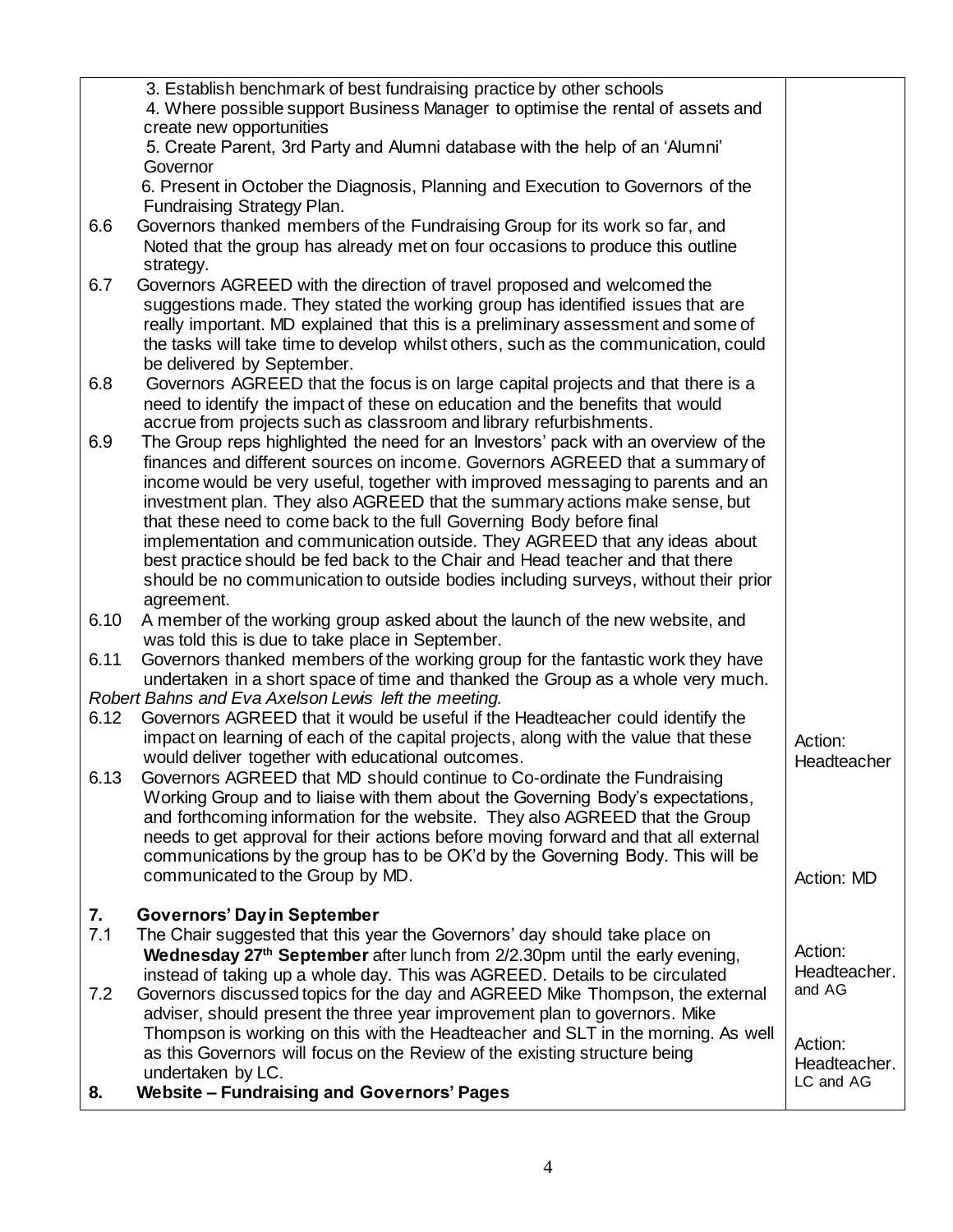| 8.1         | AG has circulated a draft for the Fundraising page and Governors AGREED to<br>feedback any comments to him by email.                                  | Action: ALL           |
|-------------|-------------------------------------------------------------------------------------------------------------------------------------------------------|-----------------------|
| 8.2         | The headteacher stated that updates need to carried out to the Governors' page by                                                                     |                       |
|             | the school, and asked LC if she could supply a photograph. that this will be done by                                                                  | Action                |
|             | governors before the next meeting and draft text could be emailed for comment.                                                                        | Headteacher<br>and LC |
| 9.          | <b>Ratification of Revised Premises Committee Terms of Reference</b>                                                                                  |                       |
| 9.1         | A revised version of the Committee's Terms of Reference had been Approved at the                                                                      |                       |
|             | last meeting of the Premises Committee and circulated, with tracked changes. to                                                                       |                       |
|             | governors prior to this meeting. The revised Terms of Reference were<br>APPROVED by the full Governing Body with a minor amendment. The Chair         |                       |
|             | will circulate the Final Approved version to all governors.                                                                                           |                       |
|             |                                                                                                                                                       | Action: Chair         |
| 10.         | <b>Head Teacher's Report (written)</b>                                                                                                                |                       |
| 10.1        | The headteacher presented her detailed report, circulated prior to the meeting, and<br>the following contents were highlighted:                       |                       |
| 10.2        | School Roll: There are currently ten vacancies for the coming academic year,                                                                          |                       |
|             | largely in year 3. The school will be putting a banner up on the main road                                                                            |                       |
|             | promoting in-year vacancies, aimed at encouraging more girls to apply. A governor                                                                     |                       |
|             | asked if the gender imbalance could be addressed through the admissions policy,                                                                       |                       |
| 10.3        | and was told that this is not possible.<br>Attendance: The Headteacher reported that the targets had been exceeded in the                             |                       |
|             | autumn term and first half of the summer term. She thanked FS for all her work in                                                                     |                       |
|             | being firm and fair whilst following legal requirements.                                                                                              |                       |
| 10.4        | Behaviour management: The Headteacher Thanked MP for her extensive work on                                                                            |                       |
| 10.5        | this.<br>Attainment Outcomes: detailed tables were included in the report and attainment                                                              |                       |
|             | for 2016/17 is well above the National Average for EYFS, Phonics, KS1 and KS2.                                                                        |                       |
|             | KS2 is very well above, whilst writing is at the expected level with this year's cohort                                                               |                       |
|             | being very different to the last and a great deal of progress having been made. The                                                                   |                       |
| 10.6        | Headteacher gave a big thankyou to all of the staff<br>Pupil Voice: a number of opportunities exist for pupils including becoming a                   |                       |
|             | 'Master of Learning', an RE or Eco ambassador or being on the school Council.                                                                         |                       |
| 10.7        | Staff and Class names for 2017-18: detailed information was provided in the                                                                           |                       |
|             | report.                                                                                                                                               |                       |
| 10.8        | Lock Down practice: A practice was carried out and the school will be seeking                                                                         |                       |
|             | more professional advice on this. This is to be included in the Learning<br>Improvement Plan for next year. One of the Governors suggested talking to |                       |
|             | Highgate School about the issues.                                                                                                                     |                       |
| 10.9        | Governors' Visits: the Headteacher thanked the Chair for last year and this year's                                                                    |                       |
|             | Chair as well as the two Vice Chairs and all Governors for all their input and hard                                                                   |                       |
| 10.10       | work over the year.<br>Governors thanked the Headteacher for this brilliant report and the exceptional                                                |                       |
|             | attainment achieved in many, many areas as well as the progress and                                                                                   |                       |
|             | improvements made in this academic year. They agreed it had been a very                                                                               |                       |
|             | successful year and the Chair gave a big thank you to the Headteacher for this.                                                                       | Action                |
|             |                                                                                                                                                       | Headteacher           |
| 11.<br>11.1 | <b>Learning Improvement Plan</b><br>The Chair stated that Michael Thompson, an external adviser and Ofsted Inspector,                                 |                       |
|             | had externally assessed the school as "outstanding", and he offered many, many                                                                        |                       |
|             | congratulations to all the staff at the school on behalf of the Governing Body. The                                                                   |                       |
|             | Self Evaluation Summary circulated to Governors reflects this and Governors                                                                           |                       |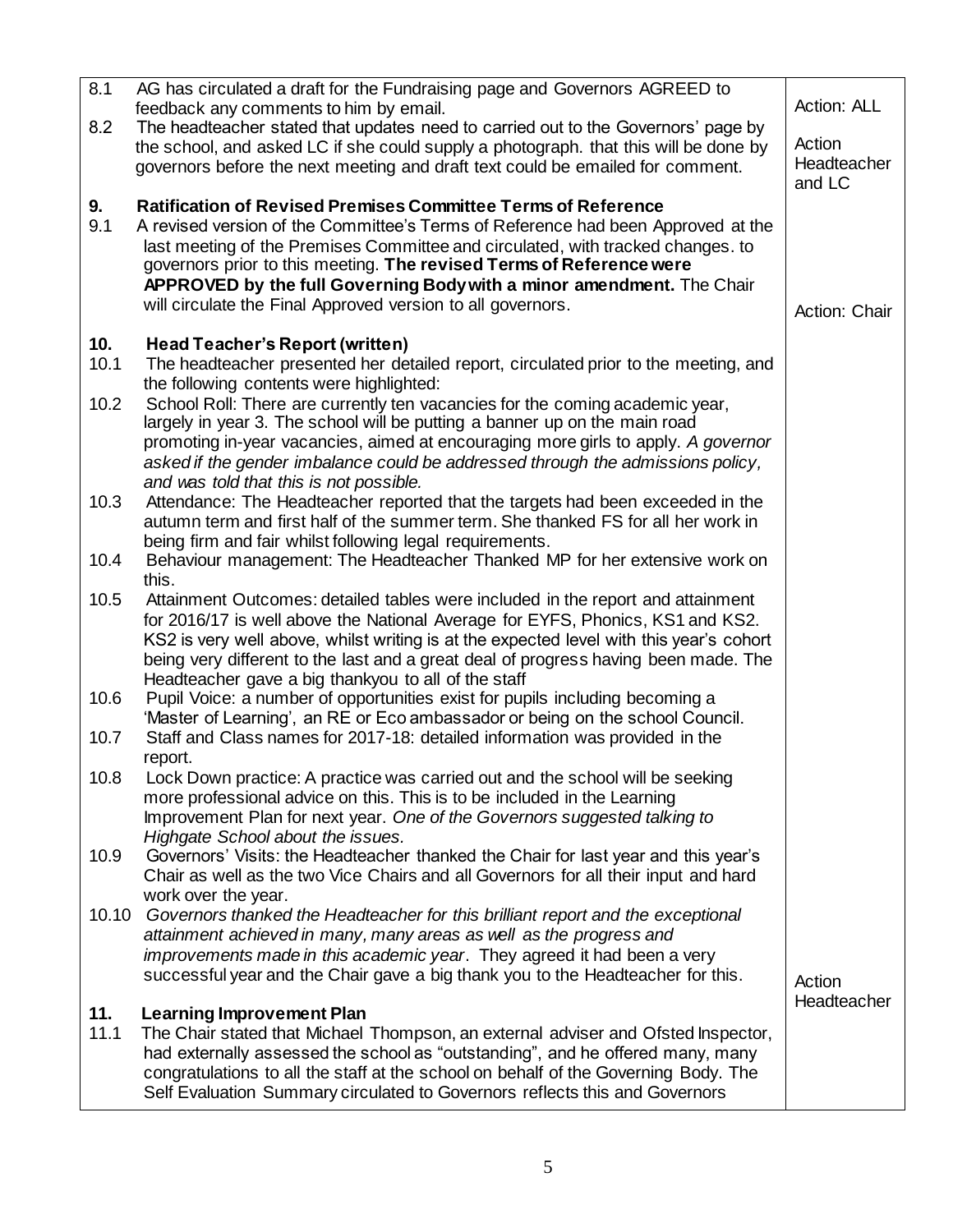|                                             | AGREED that this is supported by the latest "outstanding" data. Governors<br>AGREED that the website and school newsletter should mention that the<br>latest data puts the school in the bracket of "Outstanding".                                                                                                                                                                                                                                                                                                                                                                                                                                                                                                                                                                                                                                                                                                                                                                                                                                                                                                                         |                        |
|---------------------------------------------|--------------------------------------------------------------------------------------------------------------------------------------------------------------------------------------------------------------------------------------------------------------------------------------------------------------------------------------------------------------------------------------------------------------------------------------------------------------------------------------------------------------------------------------------------------------------------------------------------------------------------------------------------------------------------------------------------------------------------------------------------------------------------------------------------------------------------------------------------------------------------------------------------------------------------------------------------------------------------------------------------------------------------------------------------------------------------------------------------------------------------------------------|------------------------|
| 12.<br>12.1<br>12.2<br>12.3<br>12.4<br>12.5 | <b>Chair's Report</b><br>The Chair continues to meet regularly with the headteacher and to deal with the<br>Governor vacancies. For details see Item 3 above.<br>He reported checking the Governors' Fund every month and that all contributions<br>need to be captured including those made via Scopay.<br>A further meeting has taken place with Highgate School regarding the Heads of<br>Terms and Lanes Agreement. Reported in Part 2.<br>The Chair continue to work on the website with the headteacher.<br>The Chair thanked Governors for everything they had done this year including:<br>The Review and extension of nursery provision, Revision of the Admissions Policy,<br>setting up the new Fundraising Working Group, the considerable support provided<br>by CB to the Inclusion Leader, the new website and vision for the school, the<br>additional scrutiny of the budget process, new IT and iPads, all the work on<br>premises, the progress made on negotiations with Highgate School and the self -<br>assessment of governing body ways of working. All amounting to a lot of hard work<br>and many achievements. | Action:<br>Headteacher |
| 13.<br>13.1                                 | <b>Reports from Committees, Working Groups and Lead Governors:</b><br>Premises Committee: Governors NOTED the minutes of previous meetings<br>circulated and that the Committee had also met on 19th June and minutes for that<br>meeting will also be circulated in due course. The Chair reported that works are in<br>progress over the summer and that major capital works are absolutely dependant<br>on fundraising. In the meantime, progress is being made on one of the projects, for<br>music and intervention space in the flat. Change of use has already been obtained<br>and a listed building consent application is in progress, and quotes will be sought<br>once this has been obtained.                                                                                                                                                                                                                                                                                                                                                                                                                                 |                        |
| 13.2<br>13.3                                | Fundraising Working Group (MD): See item 6 above.<br>Inclusion Lead (CB): The Chair reported that CB had attended a meeting of parents<br>with the outgoing and incoming Inclusion Leaders. He expressed many thanks to<br>her for her work on Inclusion and reported that she is planning to attend more<br>meetings with groups of parents. In relation to SEN, good communication re<br>support for children at 'SEN Support' was identified as being very important going<br>forwards as some parents were not aware of all the good work and interventions<br>going on for their children.                                                                                                                                                                                                                                                                                                                                                                                                                                                                                                                                            |                        |
| 13.4<br>13.5<br>13.6                        | Safeguarding Lead (JM): No update.<br>Finance Lead (MD): No update<br>Curriculum and Assessment Lead (MK): MK"s report of his meeting with relevant<br>staff is still awaited. Unfortunately, he could not attend this meeting.                                                                                                                                                                                                                                                                                                                                                                                                                                                                                                                                                                                                                                                                                                                                                                                                                                                                                                            |                        |
| 13.7<br>13.8<br>13.9<br>13.10<br>13.11      | Admissions Lead (CB): Nothing to Report.<br>Christian ethos Lead (Vacant): No Report<br>Communications Lead (MD): No Report.<br>STEM Lead (AZM): AZM arrange to meet with Dave, the Science Leader.<br>Governors' Development Plan: Nothing to Report.                                                                                                                                                                                                                                                                                                                                                                                                                                                                                                                                                                                                                                                                                                                                                                                                                                                                                     |                        |
| 14.                                         | Governors Visits, Development and training.<br>Receive reports from governors who have undertaken monitoring visits to the<br>a)<br>school - no reports for this meeting.<br>Receive feedback from governors who have attended training courses since<br>b)                                                                                                                                                                                                                                                                                                                                                                                                                                                                                                                                                                                                                                                                                                                                                                                                                                                                                | Action: MK             |